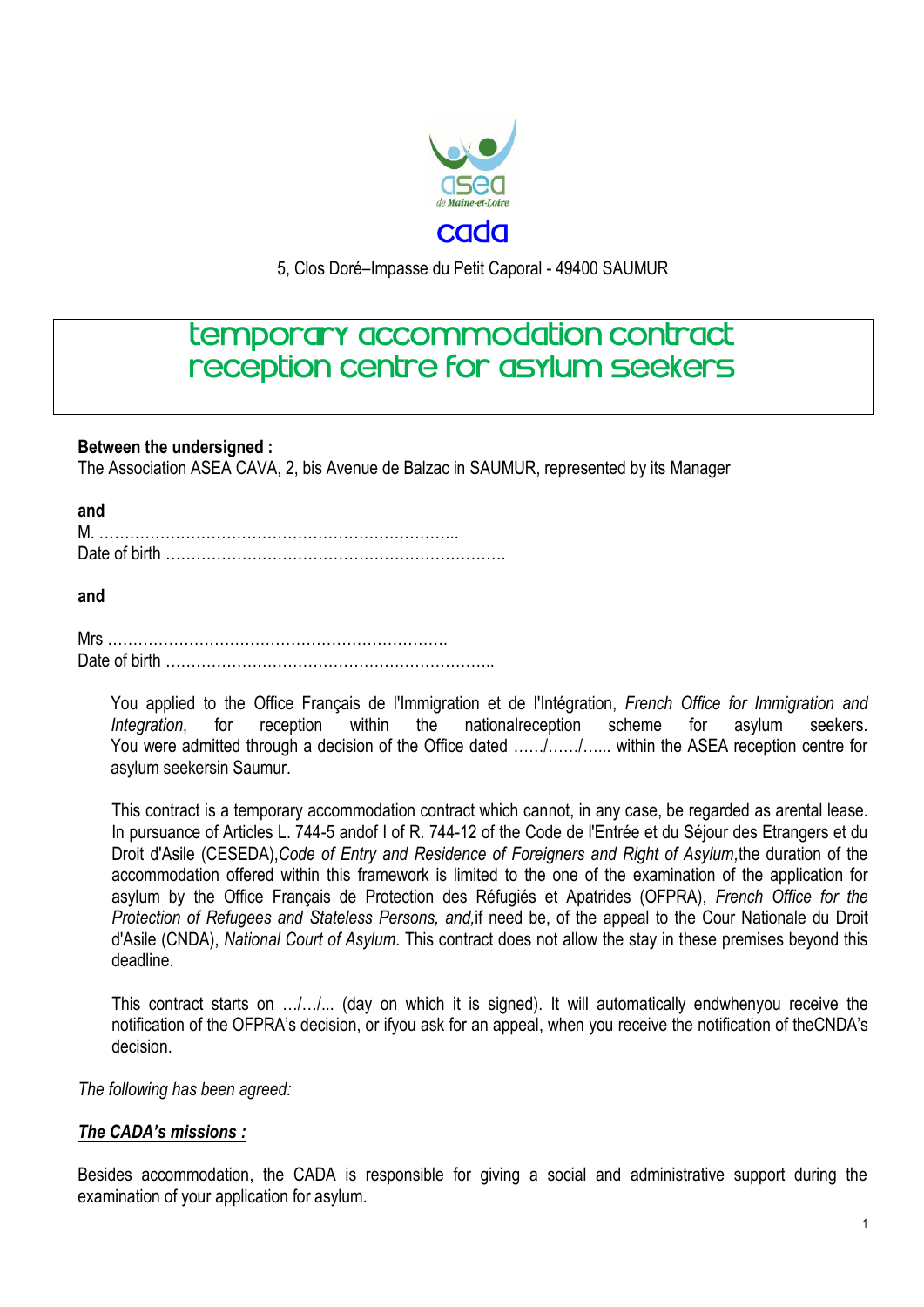The Association ASEA CAVA, manager of an apartment located at……………………………………………….

provides M. …………………………and Mrs ………………………. with a space in this apartment by way of derogation and as an exception.The cohabitation with some other people involves sharing the living areas with them;

- 1) The CADA supports you in the administrative procedures;
- 2) The CADAcan help to constitute a file regarding your application for asylum to the OFPRA ;
- 3) Ifyou arecalled by the OFPRA orthe CNDA, the CADA pays for your travel costs;
- 4) The CADA advises you regarding your health problems;
- 5) The CADA organizesfor you some information sessions about your rights and obligations during your stay in France;
- 6) The CADA helps you regarding the education ofyour children;
- 7) The CADA helps youprepare your leaving from the centre.

The documents you will hand over to the centre, the information you will give orthe problems you will set out to the staff of the centre will never be disclosed.

However, you are informed that, in pursuance of Articles L. 744-4 and R. 744-13 of the CESEDA,*[Code of Entry](http://www.legifrance.gouv.fr/affichCodeArticle.do;jsessionid=F79FC4944386E3F270EF0000ECA58375.tpdila23v_3?cidTexte=LEGITEXT000006070158&idArticle=LEGIARTI000030952367&dateTexte=&categorieLien=cid)  [and Residence of Foreigners and Right of Asylum](http://www.legifrance.gouv.fr/affichCodeArticle.do;jsessionid=F79FC4944386E3F270EF0000ECA58375.tpdila23v_3?cidTexte=LEGITEXT000006070158&idArticle=LEGIARTI000030952367&dateTexte=&categorieLien=cid)*, theinformation relating to your reception (dates of entry and leaving, accommodation, status in view of the stay, progress concerning the asylum procedure) are recorded in the information system managed by the Office Français de l'Immigration et de l'Intégration (OFII),*French Office for Immigration and Integration*. Theyare accessibleto thePrefects as well as to the asylum department of theDirectorate-General for the Foreigners in France (Ministry of the Interior).

According to the Data Protection Actof06 January 1978, you have a right of access and rectification regarding the information about you. If youwish to exercise this right andto be told about the information about you, you just have to contact the OFII.

## *YOUR COMMITMENTS:*

For your part, you commit to:

- Give the manager of the centre adepositpayable in 5 times maximum, which will be given back to you when you leave the centre except in case of degradation of the premises. Pending the prefectorial decree, the deposit is set at 150€ maximum and prorated according to the family composition.
- Report any absence of over 24 hours and ask for anauthorization regarding any absence lasting over one week;
- Acceptthe propositions of transfer to another centre or to another accommodation place which could be presented to you;
- Sort out, with the CADA team's help, your administrative status regarding asylum to the Prefecture;
- Carry out within the regulatory deadlines the procedures with theOFPRA, and with the CNDA if you appeal;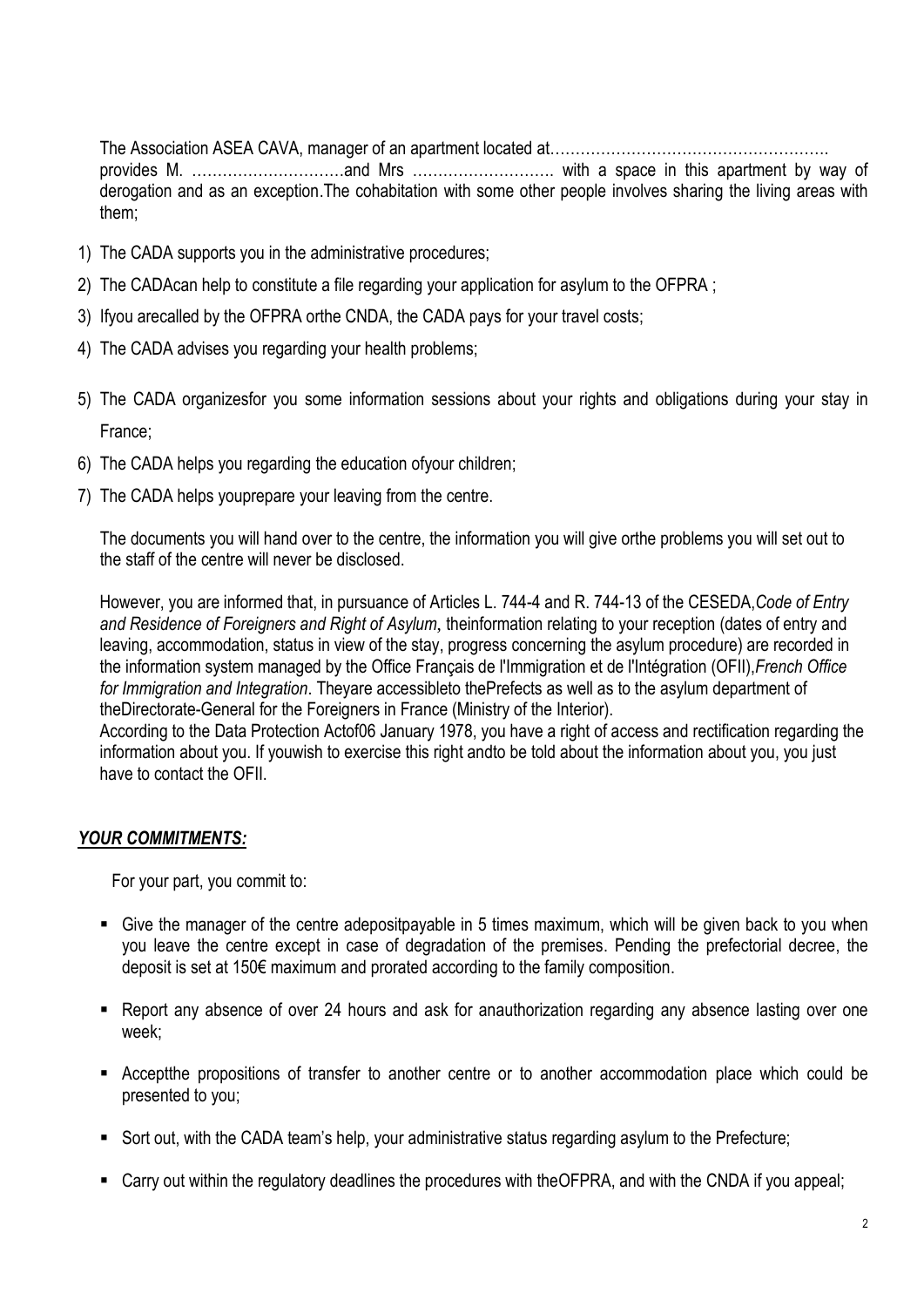- Allow the centre to appeal and send to the competent authorities (Prefecture, OFII) theinformation about your identity, administrative status and the address of your accommodation place;
- Maintain clean and in good condition the premises reserved for you personally and take part in the maintenance of the rooms for collective use;
- Take part in the information activities offered at the centre:
- Go to the necessary medical and administrative appointments;
- Inform without delaythe manager of the centre about the decision of the OFPRA and of the CNDA if you have appealed regarding your application for asylum;
- Inform the manager of the centre about your possible decision of leaving the centre before the notification of the decision of the OFPRA or of the CNDA if you have appealed, and about your next place of residence;
- Take all the arrangements in order to leave the centre :

 - at the latest one month from the notification of the decision to reject your application taken by the OFPRA, orthe CNDA if you have appealed, unless you ask for the benefit of voluntary return assistance; - at the latest one month from the decision of the OFII if you decide toask for the benefit of voluntary return assistance;

 - at the latest three months from the notification of the decision of granting the refugee status or of the subsidiary protection taken by the OFPRA orthe CNDA;

**Comply with the CADA's regulations.** 

Anybreach of these commitments or the non-compliance with the regulations displayed in the common areas of the centre, and a copy of which was sent to you, would put an end to this contract and to the reception granted to you. You would then have to leave the centre without delay.

## *END OF THE RECEPTION - TERMINATION OF THE CONTRACT*

This contract will be terminated under the following conditions:

1) If you choose to leave the centre deliberately before the completion of the examination procedure of your application for asylum.

2) If you are excluded from the centre for having seriously breached the regulations or this residence contract.

3) If you are subject to a decision ofexpulsionissued by theJudge in Chambers. This procedure of expulsion can be initiated if your application for asylum has been rejected and you stay within the CADA after the date anticipated by the decision of leaving the OFII. It can also be initiated if you stay within the CADA after having been subject to a decision of exclusion taken by the management of the centre because of your violent behaviour or serious breach(es) of the CADA regulations. In both cases, the Judge in Chambers will be referred to by the Prefect of the department if you stay within the CADA after this one has ordered you to leave the centre.

4) If you are recognized as a refugee or if you are granted the subsidiary protection, you will then have, if you ask for it, a three-month period to: